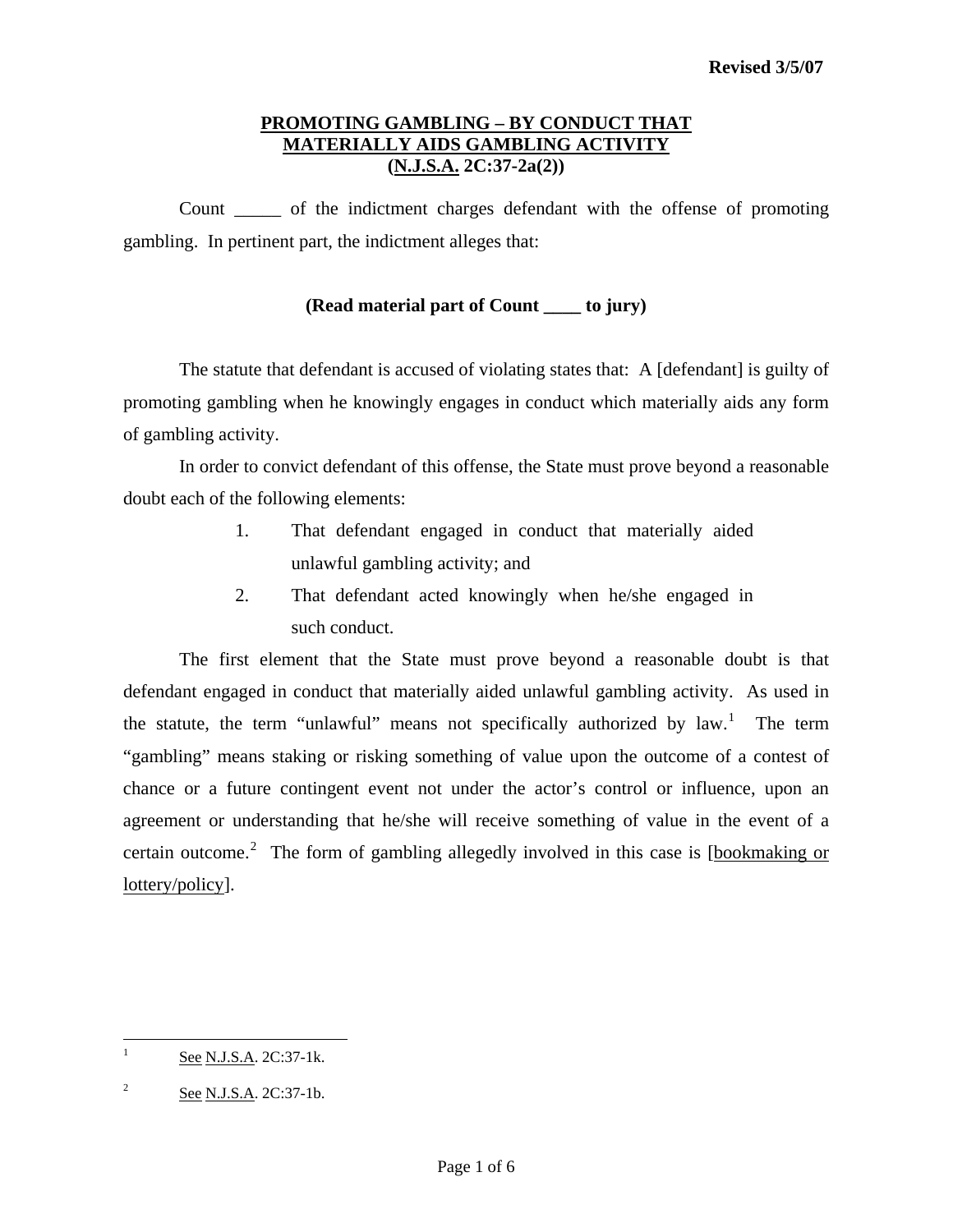## **[CHARGE AS APPLICABLE]**

The term "bookmaking" means advancing gambling activity by unlawfully accepting bets from members of the public [based] upon the outcome of future contingent events as a business. $3$ 

#### **[OR]**

 The term "lottery" means an unlawful gambling scheme in which (a) the players pay or agree to pay something of value for chances, represented and differentiated by numbers or by combinations of numbers or by some other media, one or more of which chances are to be designated the winning ones; and (b) the winning chances are to be determined by a drawing or by some other method based upon the element of chance; and (c) the holders of the winning chances are to receive something of value. $4$ 

## **[OR]**

 The term "policy" or "the numbers game" means a form of lottery in which the winning chances or plays are not determined upon the basis of a drawing or other act on the part of persons conducting or connected with the scheme, but upon the basis of the outcome or outcomes of a future contingent event or events otherwise unrelated to the particular scheme. $5$ 

 The term materially aids gambling activity includes but is not limited to conduct directed toward the creating or establishment of the particular game, contest, scheme, device or activity involved; toward the acquisition or maintenance of premises, paraphernalia, equipment or apparatus therefore; toward the solicitation or inducement of persons to participate therein; toward the actual conduct of the playing phases thereof; toward the arrangement of any of its financial or recording phases, or toward any other phase of its

<span id="page-1-2"></span><sup>&</sup>lt;sup>2</sup><br>3 See N.J.S.A. 2C:37-1g.

<span id="page-1-0"></span><sup>4</sup> See N.J.S.A. 2C:37-1h.

<span id="page-1-1"></span><sup>5</sup> See N.J.S.A. 2C:37-1i.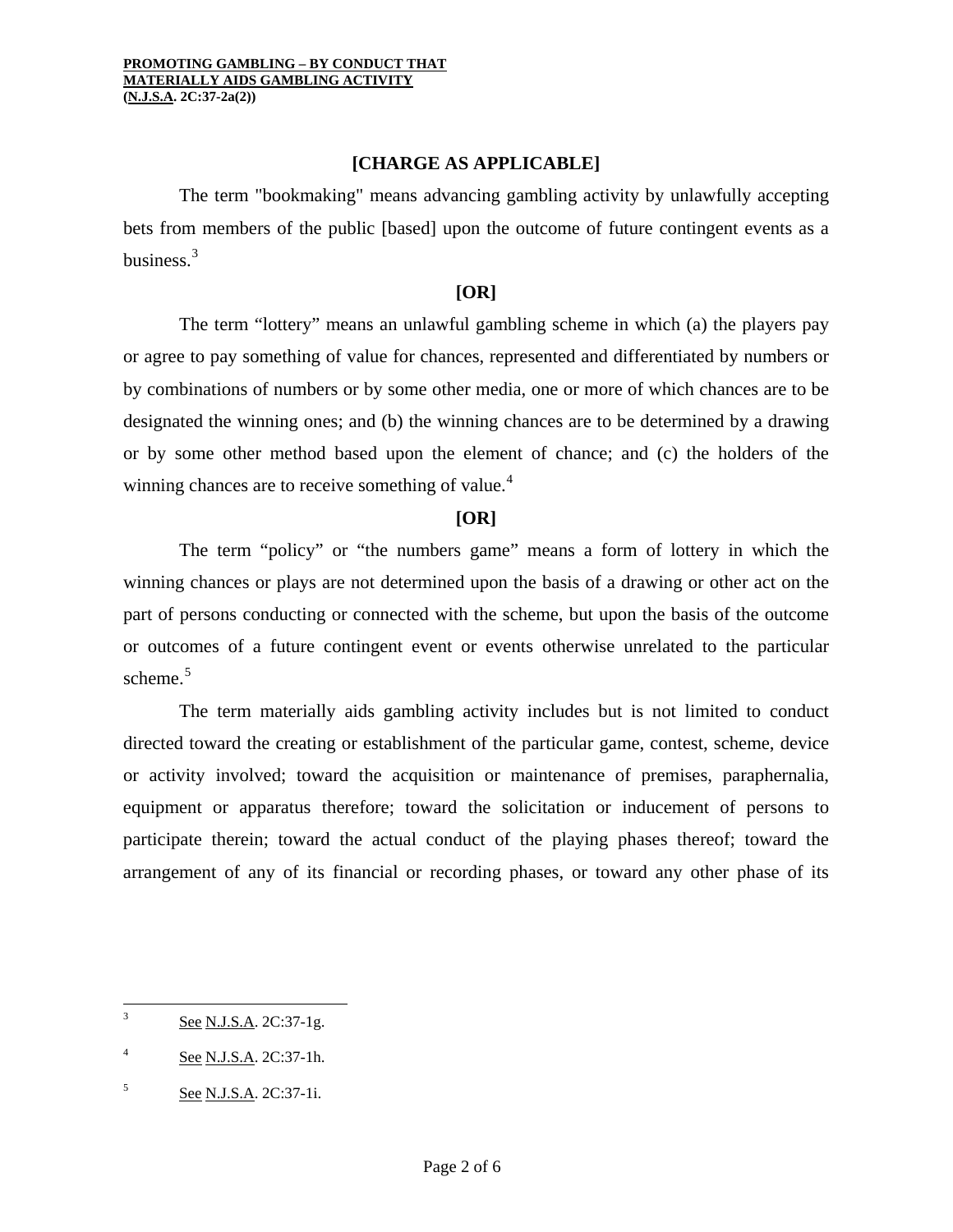#### **PROMOTING GAMBLING – BY CONDUCT THAT MATERIALLY AIDS GAMBLING ACTIVITY (N.J.S.A. 2C:37-2a(2))**

operation.<sup>[6](#page-1-2)</sup> It is not necessary, however, for the State to prove that defendant received any compensation for his/herconduct.[7](#page-2-0)

 The second element that the State must prove beyond a reasonable doubt is that defendant acted knowingly when he/she engaged in such conduct. A defendant acts knowingly or with knowledge with respect to the nature of his/her conduct or the attendant circumstances if defendant is aware that his/her conduct is of that nature, or that such circumstances exist, or defendant is aware of a high probability of their existence. A defendant acts knowingly with respect to a result of his/her conduct if defendant is aware that it is practically certain that his/her conduct will cause such a result.<sup>[8](#page-2-1)</sup> In this case, it is alleged that defendant knew that he/she was providing material aid to a gambling activity when he/she [insert act[s] alleged.]

 You should understand that knowledge is a condition of the mind. It cannot be seen. It can only be determined by inferences from conduct, words or acts. Therefore, it is not necessary for the State to produce witnesses to testify that defendant stated, for example, that he/she acted with knowledge when he/she did a particular thing. It is within your power to find that proof of knowledge has been furnished beyond a reasonable doubt by inference which may arise from the nature of the acts and the surrounding circumstances. The place where the acts occurred and all that was done or said by defendant preceding, connected with, and immediately succeeding the events in question are among the circumstances to be considered.

\* \* \* \* \*

## **[STATUTORY DEFENSE – CHARGE IF APPLICABLE]**

 Defendant contends that he/she is not guilty of promoting gambling because he/she was a player rather than a provider of material aid to the gambling activity. Under the statute,

<span id="page-2-2"></span> 6 See N.J.S.A. 2C:37-2a(2). As noted therein, the examples provided in the statute are not to be considered exhaustive of the ways in which a defendant can materially aid gambling activity.

<span id="page-2-0"></span><sup>7</sup> See 33A New Jersey Practice (Miller), § 572 at 7.

<span id="page-2-1"></span><sup>8</sup> See N.J.S.A. 2C:2-2b(2).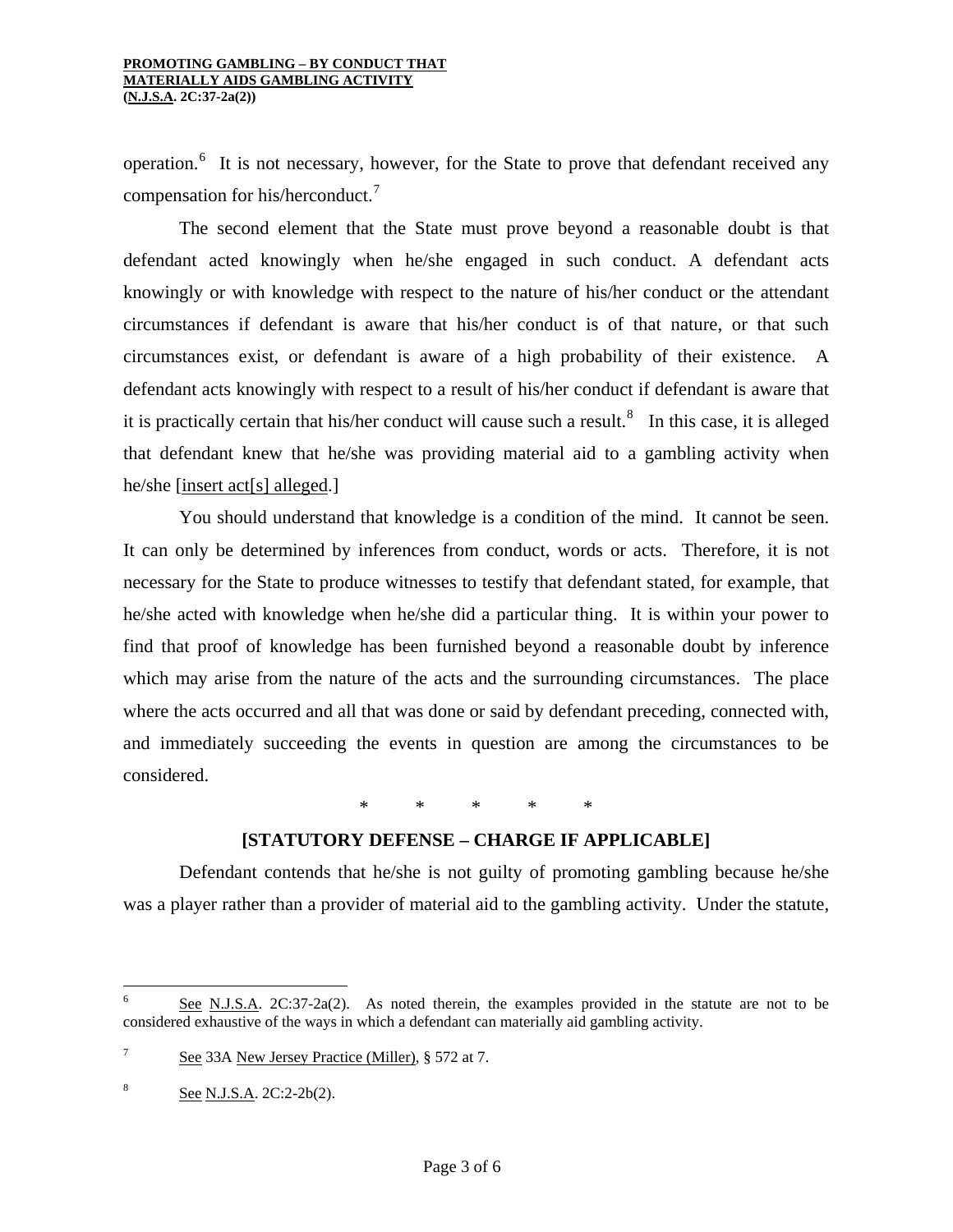#### **PROMOTING GAMBLING – BY CONDUCT THAT MATERIALLY AIDS GAMBLING ACTIVITY (N.J.S.A. 2C:37-2a(2))**

it is a defense to the charge of promoting gambling that defendant was a player rather than a participant in the [bookmaking/lottery/policy] scheme or enterprise.

 A "player" means a person who engages in any form of gambling as a contestant or bettor, without receiving or becoming entitled to receive any profit therefrom other than his/her personal gambling winnings, and who does not otherwise render any material assistance to the establishment, conduct or operation of the particular gambling activity.<sup>[9](#page-2-2)</sup>

Defendant must prove this defense by clear and convincing evidence.<sup>[10](#page-3-0)</sup> This is to be distinguished from the State's burden of proving defendant's guilt beyond a reasonable doubt. Clear and convincing evidence is that which produces in your mind a firm belief or conviction as to the truth of the fact sought to be established and is evidence so clear, direct, weighty and convincing as to enable you to come to a clear conviction, without hesitancy, of the truth of the matter in issue. $11$ 

 Regarding the "player" defense asserted in this case, defendant need not prove that he/she was a player beyond a reasonable doubt, but rather, the evidence admitted in support of this defense should produce in your mind a firm belief or conviction that defendant's contention that he/she participated only as a player is true. In other words, the law does not require absolute certainty that defendant participated as a player, but reasonable certainty that it is true. If you find by clear and convincing evidence that defendant was a player rather than a participant in a [bookmaking/lottery/policy] scheme or enterprise, he/she must be found not guilty of Count \_\_\_\_.

\* \* \* \* \* \*

 If you find that the State has failed to proved beyond a reasonable doubt any of the elements of the offense, you must find defendant not guilty. But if you determine that the State has proved each of the elements of promoting gambling through providing material aid

<span id="page-3-2"></span><sup>-&</sup>lt;br>9 See N.J.S.A. 2C:37-1c.

<span id="page-3-0"></span><sup>&</sup>lt;sup>10</sup> See N.J.S.A. 2C:37-2c.

<span id="page-3-1"></span><sup>&</sup>lt;sup>11</sup> See In re Boardwalk Regency Casino License Application, 180 N.J. Super. 324, 339 (App. Div. 1981), mod. o.g. and aff'd 90 N.J. 361 (1982), cert. den. sub nom. Perlman v. Attorney General of New Jersey, 459 U.S. 1081 (1982).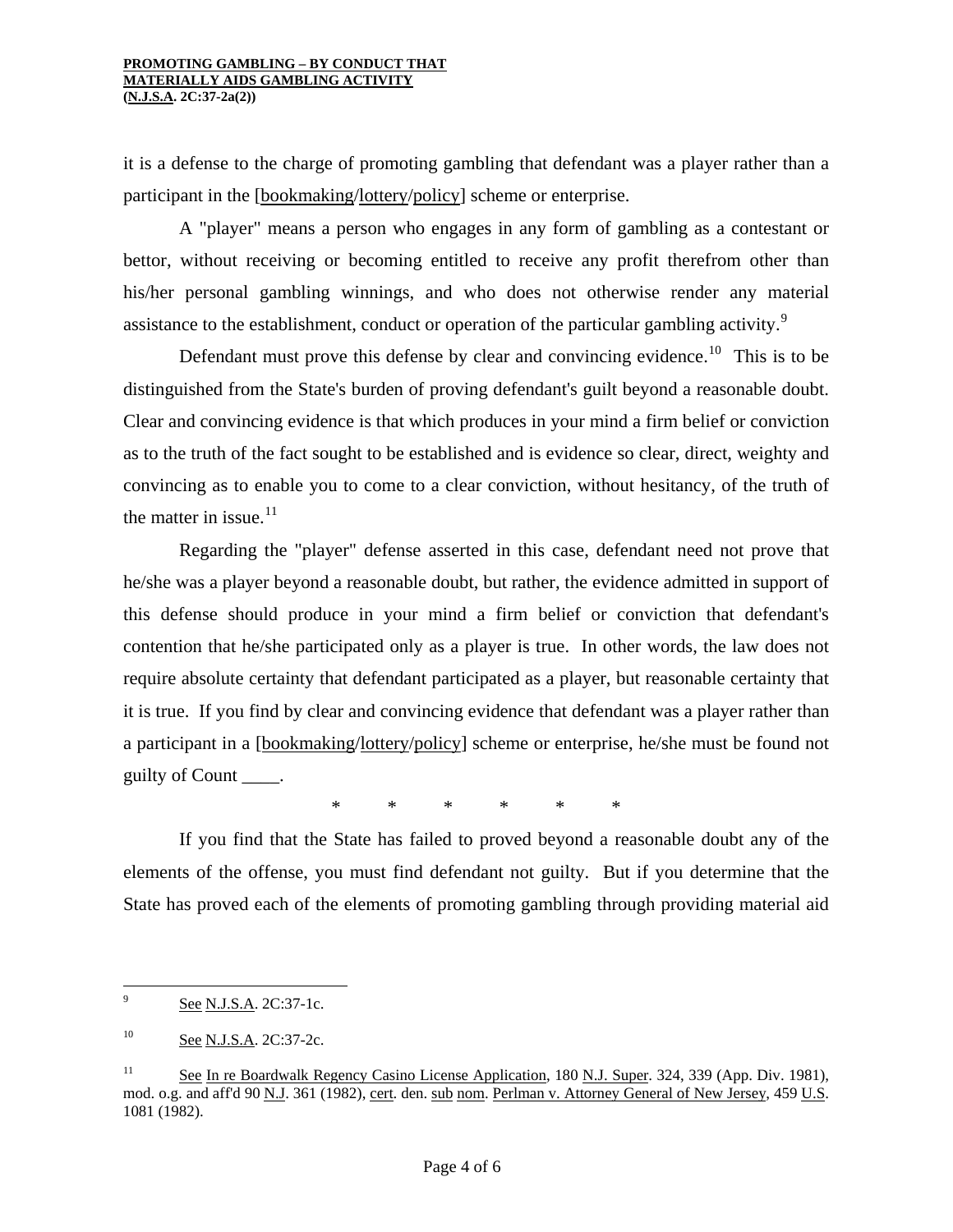#### **PROMOTING GAMBLING – BY CONDUCT THAT MATERIALLY AIDS GAMBLING ACTIVITY (N.J.S.A. 2C:37-2a(2))**

to gambling activity beyond a reasonable doubt, you must find defendant guilty of that offense.

 If you conclude that defendant is guilty of the offense, you must then determine whether the State has proved the following beyond a reasonable doubt:

# **[CHARGE AS APPLICABLE]**

In providing material aid to a bookmaking scheme or operation,

1. That defendant aided a bookmaking scheme or operation that received or accepted in any one day more than five bets totaling more than  $$1,000$ .<sup>[12](#page-3-2)</sup>

 **YES \_\_\_\_\_\_\_\_ NO \_\_\_\_\_\_\_\_** 

2. If the answer to the above question is NO, determine whether the State has proved beyond a reasonable doubt that defendant aided a bookmaking scheme or operation that received or accepted three or more bets in any two week period.<sup>[13](#page-4-0)</sup>

 **YES \_\_\_\_\_\_\_\_ NO \_\_\_\_\_\_\_\_** 

# **[OR]**

In providing material aid to a [lottery/policy] scheme or operation,

1. That defendant aided a [lottery/policy] scheme or operation that received money or written records from a person whose chances or plays are represented by such money or records.

 **YES \_\_\_\_\_\_\_\_ NO \_\_\_\_\_\_\_\_** 

## **[OR]**

 $12$ Conviction on this form of promoting gambling through bookmaking is a third degree offense. See N.J.S.A. 2C:37-2b(1).

<span id="page-4-0"></span><sup>&</sup>lt;sup>13</sup> Conviction on this form of promoting gambling through bookmaking is a fourth degree offense. Otherwise, promoting gambling is a disorderly person's offense. See N.J.S.A. 2C:37-2b(2). If a verdict sheet is to be submitted to the jury, the jury's findings on these gradation of offense issues should be indicated on it.